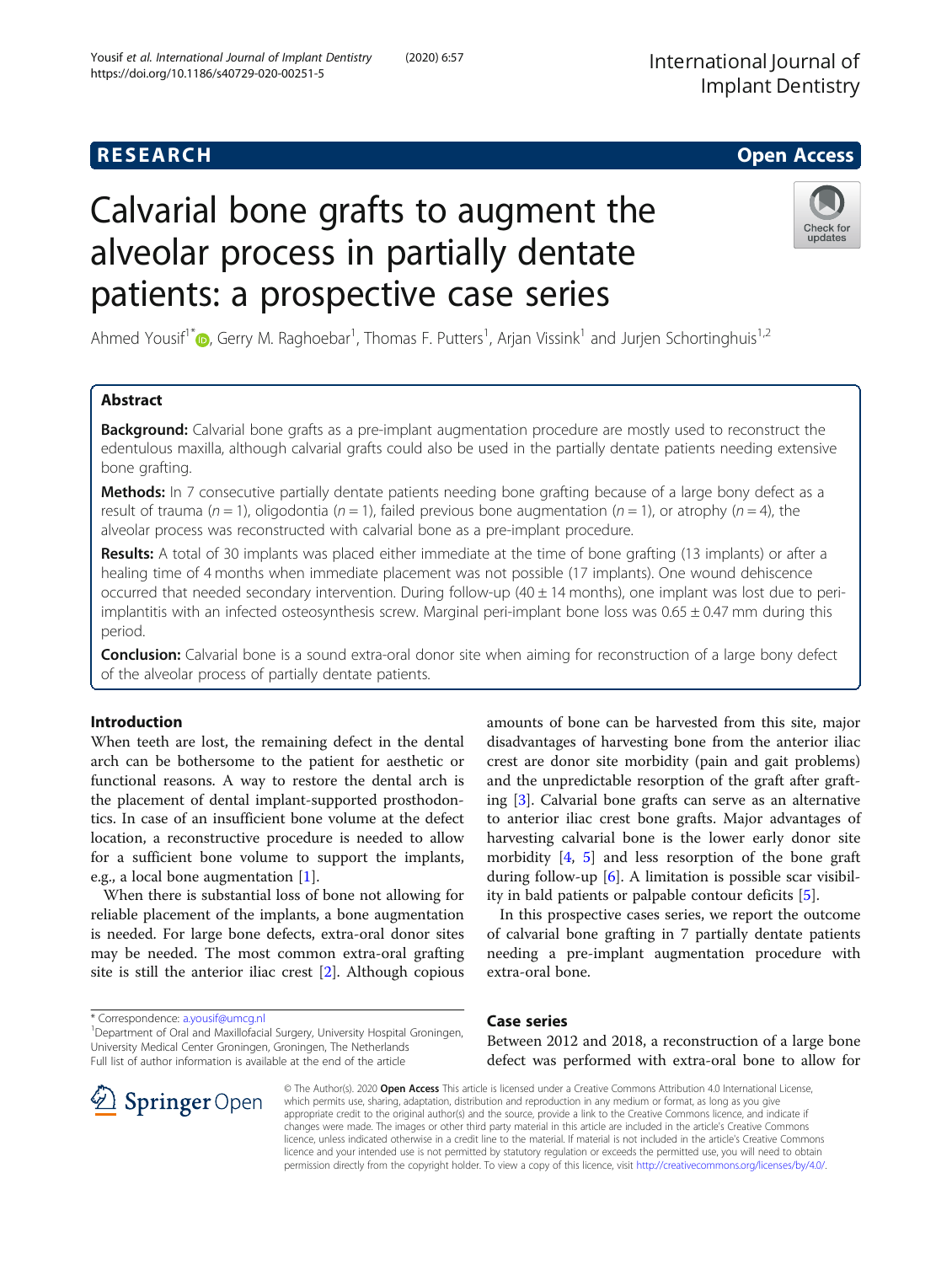implant placement was performed in seven consecutive partially edentate patients (Table 1). A large bone defect was defined as less than 2 mm in width of the alveolar process and in vertical direction in more than 4 mm. The patients did not use bisphosphonates and immunosuppressive medications. As large amounts of bone were needed, it was decided to harvest calvarial bone grafts using the technique described by Schortinghuis et al. [\[7](#page-4-0)] and Putters et al. [[8\]](#page-4-0). Perioperative complications such as dura exposure, dura leakage, and graft fracture were noted.

First, the alveolar process was augmented with calvarial bone. When there was enough space between the osteosynthesis screws, the dental implants were placed immediately. After 4 months, the implants were retrieved, healing abutments placed, and screws that were palpable were removed. When after the augmentation there was not enough space between the screws to immediately place the implants, the implants were placed after 4 months. All screws were removed before implant placement. Postoperatively, pain (Visual Analogue Scale; VAS), wound dehiscence extra-/intra-oral, hair loss, peri-implant bone loss and implant loss were recorded.

Peri-implant bone height levels were measured during follow-up on calibrated orthopanthomographs with laser guidance positioning (Planmeca Promax, Helsinki, Finland) taken directly postoperatively, after 6 weeks, 6 months and 1 year after implant placement as well as yearly after placement of suprastructure. The average peri-implant marginal bone loss on the yearly made calibrated orthopantomograms was assessed by the independent researcher (AY).

Patient satisfaction was assessed 6 months after functional loading of the suprastructures using questionnaires where the patients would rate their answer on a 5-point scale  $(0 = very$  dissatisfied;  $5 = very$  satisfied). The

questions were whether they were satisfied with their ability to chew, with the aesthetic appearance of the end result, whether they would recommend the procedure to others and whether they would undergo the same procedure again. Also an overall satisfaction rate of the treatment was asked  $(1 = \text{worst outcome}; 10 = \text{best outcome}).$ 

#### Results

Six females and one male patient, aged  $53 \pm 15$  years at the time of treatment, received calvarial bone grafting of large bony defects of the maxilla or mandible (Table 1). These defects were the result of trauma  $(n = 1, Fig. 1)$  $(n = 1, Fig. 1)$  $(n = 1, Fig. 1)$ , oligodontia ( $n = 1$ , Fig. [2\)](#page-3-0) failed previous bone augmentation  $(n = 1)$  or atrophy  $(n = 4)$ . A total of 30 implants was placed of which 13 implants immediate at the time of the calvarial grafting and 17 implants in augmented bone after 4 months of healing.

The choice to immediately place implants at the time of calvarial grafting or to delay their placement after 4 months of healing of the calvarial grafts was based on the anatomy of the remaining alveolar process and the position of the osteosynthesis screws. In case of a knife edge ridge, a calvarial graft can be fixed with screws on either side, and this allows an implant to be placed between the screws. In case there is not enough distance between the screws when the graft is too small as in the case of a single tooth augmentation, the implant placement is performed after 4 months.

From these patients in whom the implants were placed after bone healing, it became obvious that resorption of the grafted sites was negligible as the screw heads of the screws that were used to fixate the calvarial bone were still in contact with the surface of the graft. After removal of the screws, the implant bed could be drilled with ease according to the planned position using a surgical guide.

| No.            | Gender, age<br>(years) | Cause                                | Location                                  | Number of<br>implants | Immediate or delayed<br>placement, brand implant<br>$(B = Biomet, S = Stravmann)$ | Follow-up (months); complications                                                                          |
|----------------|------------------------|--------------------------------------|-------------------------------------------|-----------------------|-----------------------------------------------------------------------------------|------------------------------------------------------------------------------------------------------------|
|                | F, 35                  | Trauma horsekick to<br>face          | Premaxilla                                | 3                     | Immediate, B                                                                      | 58; 1 implant lost due to infected<br>osteosynthesis screw/peri-implantitis;<br>some hair loss along scar. |
|                | F, 43                  | Oligodontia                          | Premaxilla, symphysis                     |                       | Delayed, S                                                                        | 21; some hair loss along scar                                                                              |
| 3              | M, 36                  | Failed previous bone<br>augmentation | Premaxilla                                |                       | Delayed, S                                                                        | 28; wound dehiscence                                                                                       |
| $\overline{4}$ | F, 68                  | Atrophy                              | Lateral maxilla and<br>mandibe both sides | 7                     | Immediate, S                                                                      | 47; no complications                                                                                       |
| 5              | M, 55                  | Atrophy                              | Premaxilla                                | 3                     | Immediate, S                                                                      | 53; no complications                                                                                       |
| 6              | F, 65                  | Atrophy                              | Lateral mandible both<br>sides            | $\overline{4}$        | Delayed, S                                                                        | 34; no complications                                                                                       |
|                | F, 69                  | Atrophy                              | Lateral maxilla                           | 5                     | Delayed, B                                                                        | 38; no complications                                                                                       |

**Table 1** Partially dentate patients in whom the alveolar process was reconstructed with calvarial bone

F female, M male, B Biomet Nanotite implants (ZimmerBiomet, Dordrecht, The Netherlands), S Straumann bone level implants (Straumann, Wolhusen, Switserland)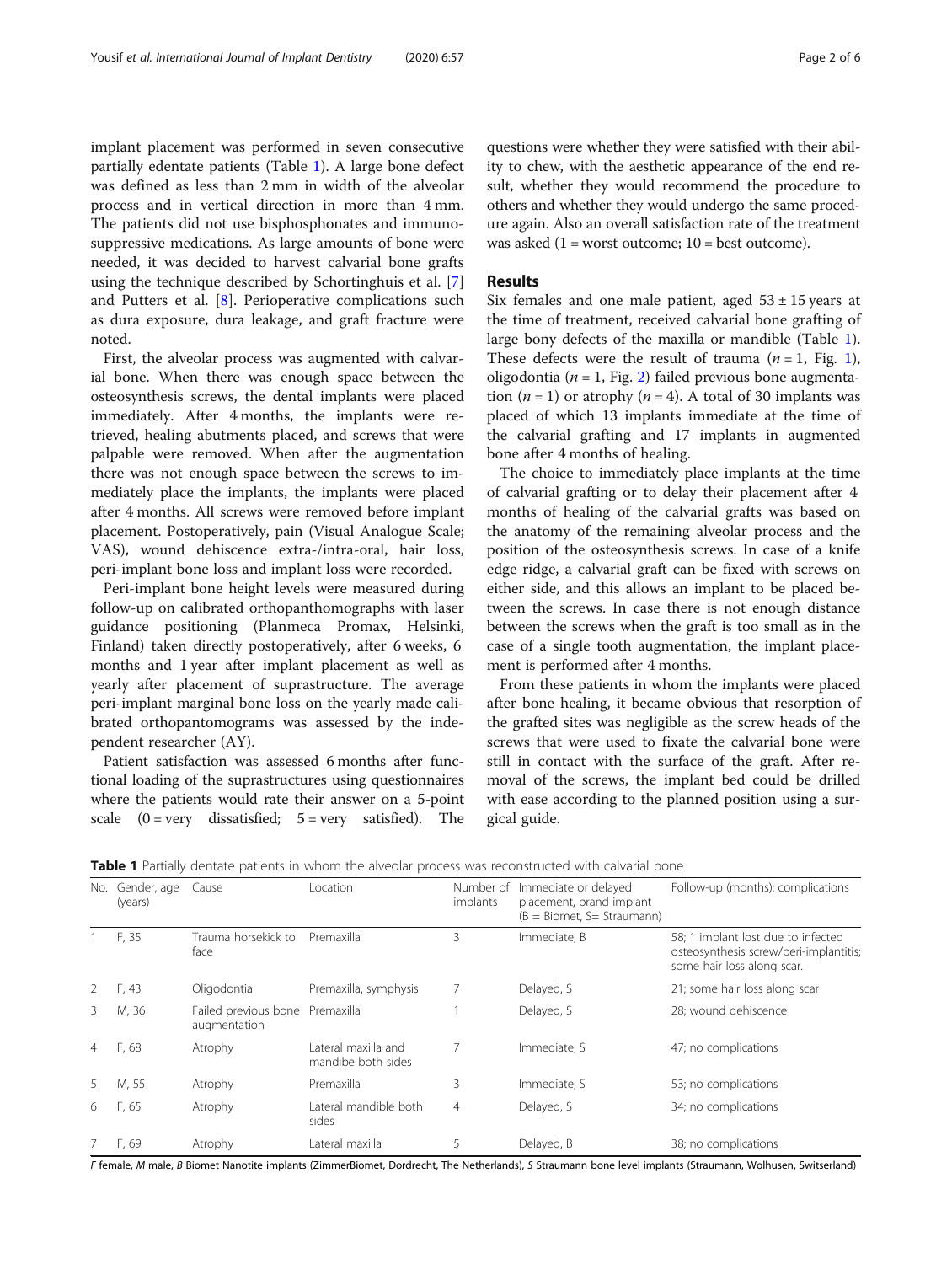<span id="page-2-0"></span> $(a)$  $(b)$  $(c)$  Fig. 1 A 35-year-old woman with a traumatic bony defect region 11-14 due to a horse kick. a Clinical image of the traumatic avulsion of teeth and maxillary bone tooth locations 11–14 and partial avulsion of the lower lip. **b** Intraoperative photograph showing immediate implant placement after calvarial bone grafting to the maxilla. Using a prefabricated drill guide, the calvarial bone blocks were placed and fixed with microscrews in such a way that the implants could be placed between them in the prosthodontically required position. c After 4.5 years, the implant at location 11 had to be removed due to an infected osteosynthesis screw and peri-implantitis. The photograph of the grafted locations 13–14 showed that the screw heads were still in close contact with the previously grafted area. This observation underlines that there is minimal surface resorption of the calvarial bone almost 4.5 years of functional loading

Average postoperative VAS score was  $3.5 \pm 2.0$  the first postoperative day and  $3.0 \pm 1.5$  after 7 days, decreasing to zero within 14 days. The surgical procedures were uneventful. No perioperative complications occurred. Postoperatively, one persistent wound dehiscence occurred in a patient where a substantial vertical and horizontal bone defect at tooth location 11 was reconstructed with a buccal and palatal calvarial graft (double plating technique). This was successfully managed with additional surgical wound closure and hyperbaric oxygen therapy [[9\]](#page-4-0). Mean follow-up was  $40 \pm 14$  months. During followup, two patients mentioned minimal hair loss at the location of the scar on the scalp. One implant was lost after 4.5 years due to infection of an exposed osteosynthesis screw and peri-implantitis.

Mean peri-implant marginal bone loss after 1 year of functional loading was  $0.48 \pm 0.58$  mm that increased to  $0.65 \pm 0.47$  mm during the total follow-up of 40 months. All patients were very satisfied with their ability to chew (all scored 5). Four patients were very satisfied (score 5) and three patients satisfied (score 4) with the aesthetic appearance. All patients would recommend the procedure to others and would undergo the same procedure again. The overall satisfaction score of the patients was  $9.2 \pm 0.4$ .

### **Discussion**

In this study, we present an application for the use of calvarial bone grafts: to reconstruct the partially dentate alveolar process when a substantial amount of bone is needed as a pre implant procedure. The technique of immediate implant placement after augmentation with calvarial bone has been previously described with high success, but this concerned the edentulous maxilla and not the maxilla and mandible of partially dentate patients [\[6](#page-4-0)].

Perioperatively, no complications occurred. This is in line with other studies that indicate the complication rate of harvesting calvarial bone is negligible, especially using a safe technique [[8\]](#page-4-0). Perioperatively, the calvarial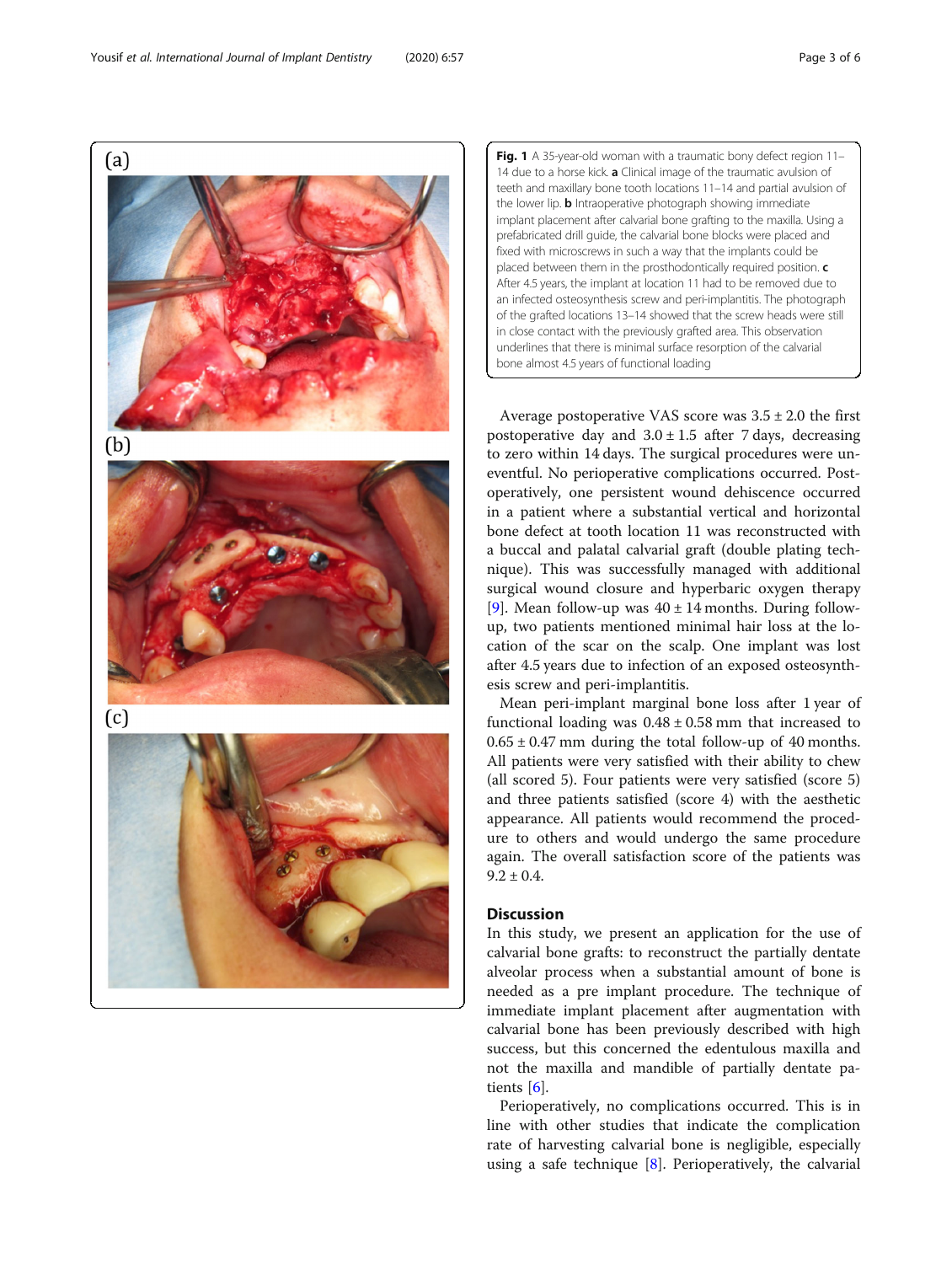$(b)$ 

<span id="page-3-0"></span> $(a)$ 



 $(c)$ 



 $(d)$ 



Fig. 2 A 43-year-old female with oligodontia with missing tooth numbers 12, 22, 23, 35, 33–43 and 45. a Harvesting of outer table calvarial bone blocks. The blocks were harvested piece-by-piece. **b** Reconstruction of the mandible at tooth locations 33–43 by placing the calvarial grafts lingually. The grafts were fixed with screws from the buccal side. The implants were placed after 4 months. c Clinical image of the end result. A fixed bridge was made in the region 33– 43. **d** Orthopantomogram of the end result at 21 months follow-up showing negligible marginal bone loss around the implants

bone could be handled well, and the pieces fitted nicely onto the alveolar process.

One implant was lost (out of 30) in our series in a patient who had traumatic bone loss in the maxilla after a horse kick to the face (Fig. [1](#page-2-0)). In this patient, the implants were retrieved, and healing abutments were placed after 4 months without removing the osteosynthesis screws because they were not palpable. After 4.5 years, however, one more cranially placed screw became infected possibly due to a localized peri-implantitis and led to bone and implant loss at tooth location 11. At reentry, it was observed that the calvarial bone graft on the healthy side had not resorbed as the screw heads were still in contact with the surface of the calvarial bone graft. This illustrates that calvarial bone grafts do not tend to resorb over quite a long time (years). Based on this case, we now routinely remove the screws that are in close vicinity to the oral cavity when implants are retrieved.

Average loss of peri-implant bone height was < 1 mm during follow-up (mean 40 months). This is considered a high success rate (100%) according to the criteria of Albrektsson [\[10\]](#page-4-0) and supports our hypothesis that calvarial bone augmentation is a promising technique with favourable long-term results.

Two patients mentioned minor hair loss at the scar location. This was probably due to the use of diathermy to coagulate bleeding vessels of the scalp, also coagulating hair follicles. The overall patient satisfaction score was nevertheless high, and patients would undergo the treatment again if needed. We modified our technique to use diathermy more sparcely.

Calvarial bone can be harvested safely and has been shown to be accompanied by minor morbidity with low direct postoperative pain levels. The patient-reported outcome measures confirmed that bone graft harvesting from the calvarium is an appropriate procedure, reflected by high levels of satisfaction, minor long-term sequela and improvement of perceived oral health [\[5](#page-4-0)]. A limitation of calvarial bone harvesting may be visible scarring in the bald patient, and possible contour deficits afterwards [\[5](#page-4-0)].

To our knowledge, there are two case series published in which calvarial bone grafts are used to reconstruct the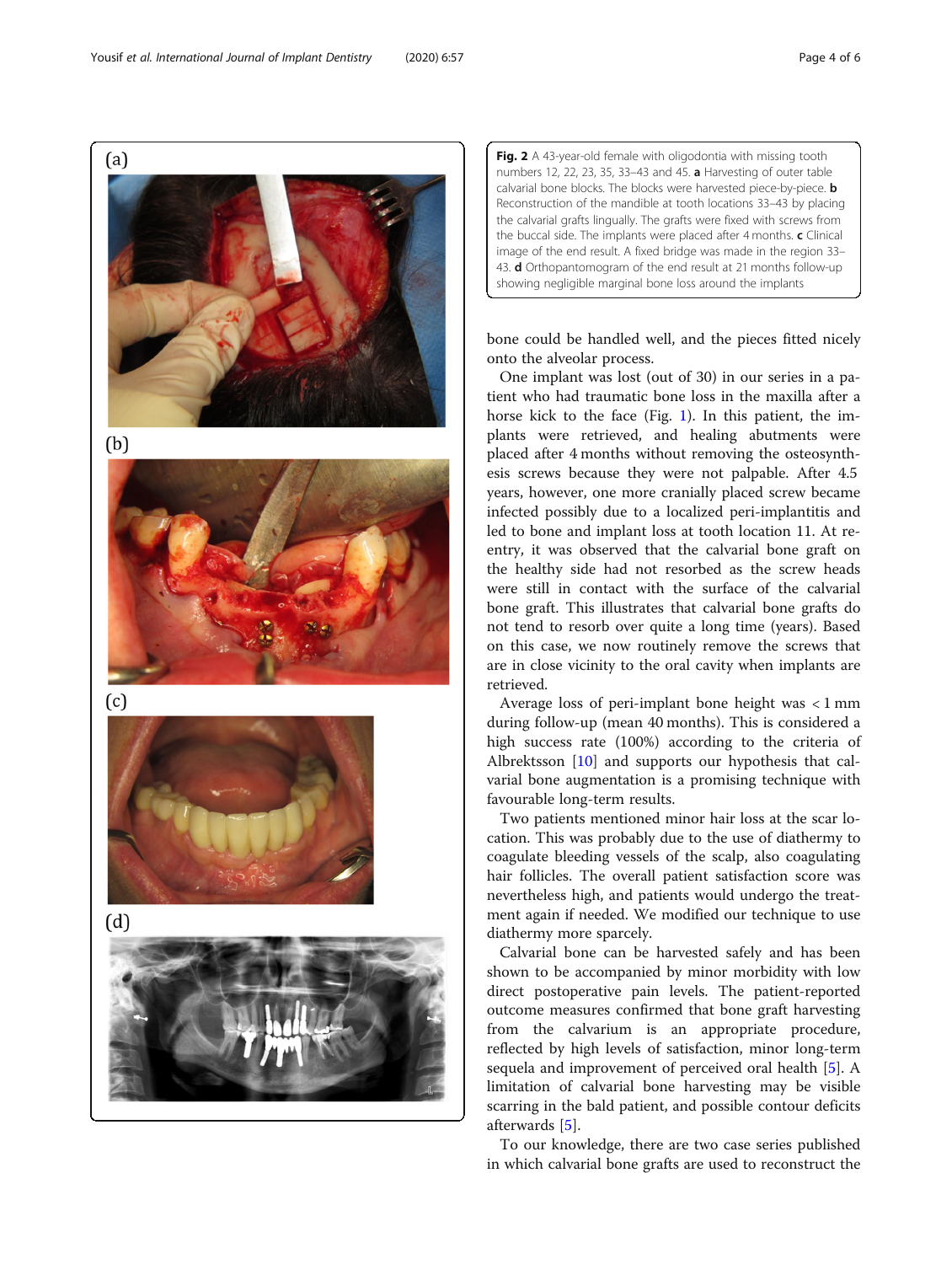<span id="page-4-0"></span>partially dentate alveolar process [11, [12\]](#page-5-0). Lozano et al. [11] reconstructed large maxillary horizontal and vertical defects in partially dentate patients with calvarial bone grafts. A total of 10 patients were reconstructed. Twenty-two implants were placed after a minimal healing time of 15 weeks. Vertical bone loss was 0.78 mm after 41 months after implantation. These results are in accordance with those of our study (0.65 mm after 40 months). Monje et al. [\[12](#page-5-0)] reconstructed maxillary defects with either calvarial bone or with mandibular ramus bone in 10 partially dentate patients [\[12\]](#page-5-0). They compared bone microstructure and the primary stability of the implants placed after 4–6 months in either calvarial or ramus bone by measuring resonance frequency and histomorphometric and micro-CT analysis of bone biopsies. This study focused on bone quality and not on implant survival and bone loss. Both calvarian and ramus block grafts behave similarly with regard to their bone-related morphometric parameters, and there was no difference in primary implant stability.

Other studies reported in the literature on calvarial grafting as pre-implant procedure mostly focus on the fully edentulous severely resorbed maxilla [[13](#page-5-0), [14\]](#page-5-0) or the edentulous mandible [\[15](#page-5-0)].

It is important to consider the amounts of bone required for the reconstruction of a large bone defect when selecting a donor site. When only a limited amount of autologous bone is needed in partially dentate cases, intra-oral bone grafting sites can be used such as retromolar [[16](#page-5-0)], maxillary tuberosity or chin area [[17](#page-5-0)] with or without the use of bone substitutes and/or barrier membranes. Although intra-oral bone grafting prevents the need for an extra-oral donor site with associated morbidity, for larger defects, the calvarial bone seems suitable. This is illustrated by our case in which two attempts with right and later left retromolar bone to reconstruct a defect at tooth location 11 had failed, and there was need for a horizontal and vertical reconstruction. Here, calvarial bone was considered ideal for its compact structure, easy handling and minimal resorption.

#### Conclusion

Partially dentate cases needing extensive bone grafting are quite uncommon in general practice. Our case series illustrate that calvarial bone grafts can be considered as a pre-implant augmentation procedure in cases where a partially dentate alveolar process needs to be augmented with a substantial amount of bone.

#### Abbreviations VAS: Visual Analogue Scale

Acknowledgements None

#### Authors' contributions

The authors were engaged in the treatment of the study patients (TP, GR, JS), collecting data (AY, JS, TP), analysing data (AY, GR, AV, JS), writing (AY, GR, TP, AV, JS) and commenting on the manuscript (TP, GR, AV). The authors approve of the manuscript.

#### Funding

This research did not receive any specific grant from funding agencies in the public, commercial or not-for-profit sectors.

#### Availability of data and materials

The datasets used and/or analysed during the current study are available from the corresponding author on reasonable request.

#### Ethics approval and consent to participate

This study was in accordance with the Medical Ethical Committee guidelines of The University Medical Centre Groningen (approval M 14157).

#### Consent for publication

Written consent to publish was obtained from all participants.

#### Competing interests

Ahmed Yousif, Gerry M. Raghoebar, Thomas F. Putters, Arjan Vissink and Jurjen Schortinghuis declare that they have no competing interests.

#### Author details

<sup>1</sup>Department of Oral and Maxillofacial Surgery, University Hospital Groningen, University Medical Center Groningen, Groningen, The Netherlands. <sup>2</sup>Department of Oral and Maxillofacial Surgery, Treant Scheper Hospital Emmen, The Netherlands.

#### Received: 12 May 2020 Accepted: 26 August 2020 Published online: 24 September 2020

#### References

- 1. Jung RE, Herzog M, Wolleb K, Ramel CF, Thoma DS, Hammerle CH. A randomized controlled clinical trial comparing small buccal dehiscence defects around dental implants treated with guided bone regeneration or left for spontaneous healing. Clin Oral Implants Res. 2017;28:348–54.
- 2. Kalk WW, Raghoebar GM, Jansma J, Boering G. Morbidity from iliac crest bone harvesting. J Oral Maxillofac Surg. 1996;54:1424–30.
- 3. Schaaf H, Lendeckel S, Howaldt HP, Streckbein P. Donor site morbidity after bone harvesting from the anterior iliac crest. Oral Surg Oral Med Oral Pathol Oral Endod. 2010;109:52–8.
- 4. Kuik K, Putters TF, Schortinghuis J, van Minnen B, Vissink A, Raghoebar GM. Donor site morbidity of anterior iliac crest and calvarium bone grafts: a comparative case-control study. J Craniomaxillofac Surg. 2016;44:364–8.
- 5. Wortmann DE, Boven CG, Schortinghuis J, Vissink A, Raghoebar GM. Patients' appreciation of pre-implant augmentation of the severely resorbed maxilla with calvarial or anterior iliac crest bone: a randomized controlled trial. Int J Implant Dent. 2019;5:36.
- 6. Putters T, Raghoebar GM, Klein-Nulend J, Vissink A, Schortinghuis J. Immediate dental implant placement in calvarial bone grafts to rehabilitate the severely resorbed edentulous maxilla. A prospective pilot study. J Cranio Maxillo Fac Surg. 2018;47:23–8.
- 7. Schortinghuis J, Putters TF, Raghoebar GM. Safe harvesting of outer table parietal bone grafts using an oscillating saw and a bone scraper: a refinement of technique for harvesting cortical and "cancellous"-like calvarial bone. J Oral Maxillofac Surg. 2012;70:963–5.
- 8. Putters TF, Schortinghuis J, Vissink A, Raghoebar GM. A prospective study on the morbidity resulting from calvarial bone harvesting for intraoral reconstruction. Int J Oral Maxillofac Surg. 2015;44:513–7.
- 9. Hollander MHJ, Boonstra O, Timmenga NM, Schortinghuis J. Hyperbaric oxygen treatment for wound dehiscences after intraoral bone grafting in the non-irradiated patient: a case series. J Oral Maxillofac Surg. 2017;75: 2334–9.
- 10. Albrektsson T, Zarb G, Worthington P, Eriksson AR. The long-term efficacy of currently used dental implants: a review and proposed criteria of success. Int J Oral Maxillofac Implants. 1986;1:11–25.
- 11. Restoy-Lozano A, Dominguez-Mompell JL, Infante-Cossio P, Lara-Chao J, Lopez-Pizarro V. Calvarian bone grafting for three dimensional